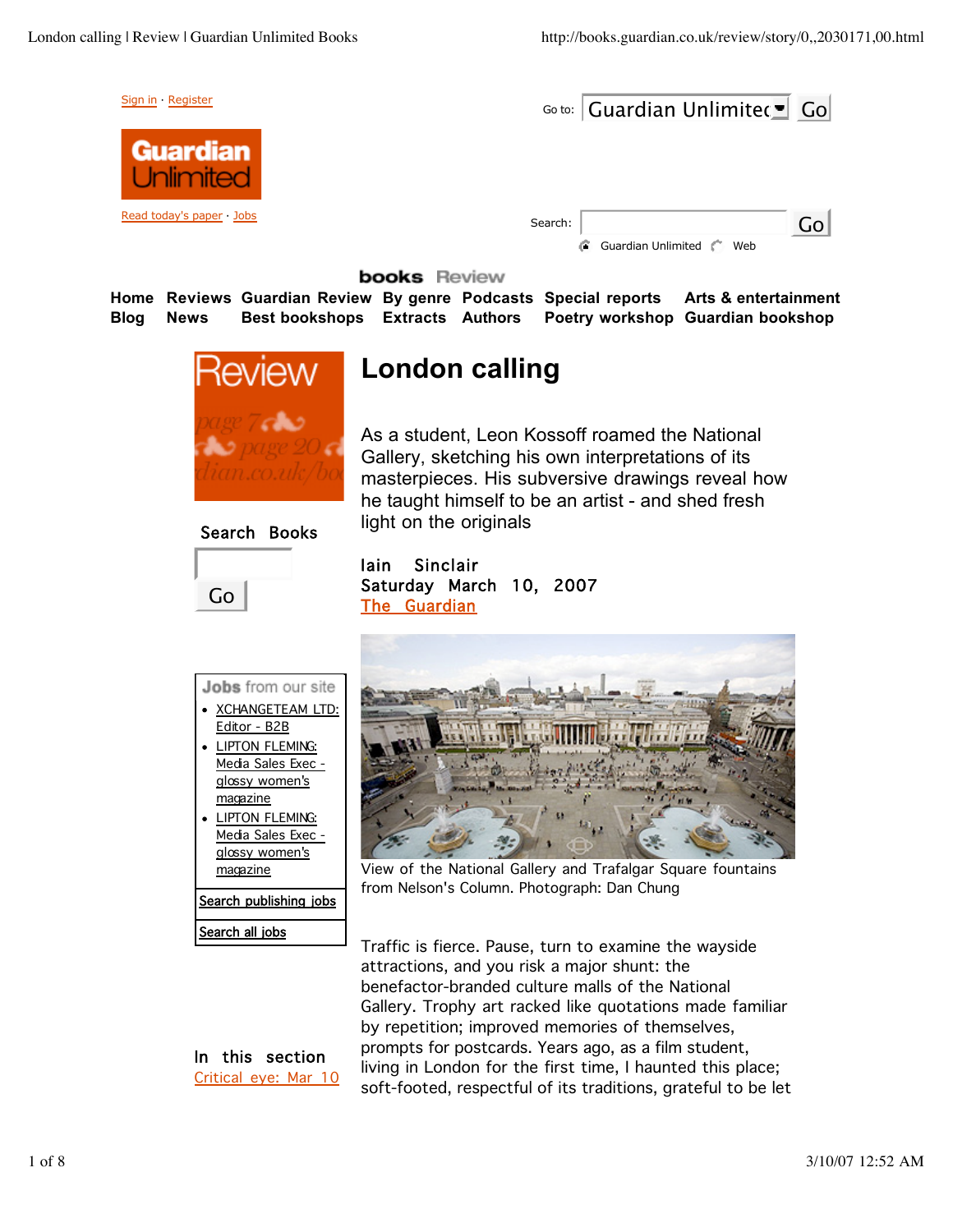A very uncertain **country** 

Heavenly creatures

Review: Welcome to Everytown by Julian Baggini

Review: Can Any Mother Help Me? by Jenna Bailey

Review: The Great Man by Edward **Pearce** 

Review: A Romanov Fantasy by Frances **Welch** 

Interview: CK Stead

London calling

Letters: Mar 10

Δ

in. At different times, certain paintings - Seurat's Une Baignade, Asnières, The Miraculous Draught of Fishes by Rubens, Saint Jerome in a Rocky Landscape (ascribed to Joachim Patenier) - have proved my markers. Window-shaped panels in the noise and movement of London by which I could orientate myself, stop the world.

Article continues

The ascent, from the business of the town, by steps, through pillars, to the colour-coded labyrinth of the interior, is less of a transition than it once was. Now the galleries are themselves boulevards, loud, active, policed. But it's still possible to wonder at the courage and determination required of the 10-year-old Leon Kossoff to find his way here from Hackney in 1936. To begin a lifelong engagement with high art and image-making. The journey, for someone with no experience of original paintings, is a kind of pilgrimage, an initiation. Looking up, in every sense, at the works of Rembrandt, Veronese, Velázquez, was an equivalent risk to that of confronting a building like Nicholas Hawksmoor's Christ Church, Spitalfields, for the first time. Colin Wiggins, curator of the forthcoming National Gallery exhibition Leon Kossoff: Drawing from Painting, speaks of the artist, investigating form and function by making serial versions, as "working against time".

But trying to get close to the current Velázquez holdings is trying indeed: a booming explainer is instructing an adult party in the points of interest in Venus and Cupid, how the luscious curve of that shaded bottom is reprised in the plump crease of Cupid's knee. The panorama of the royal boar hunt is obscured by the easel of a sanctioned copyist who is making an accurate but pointless duplicate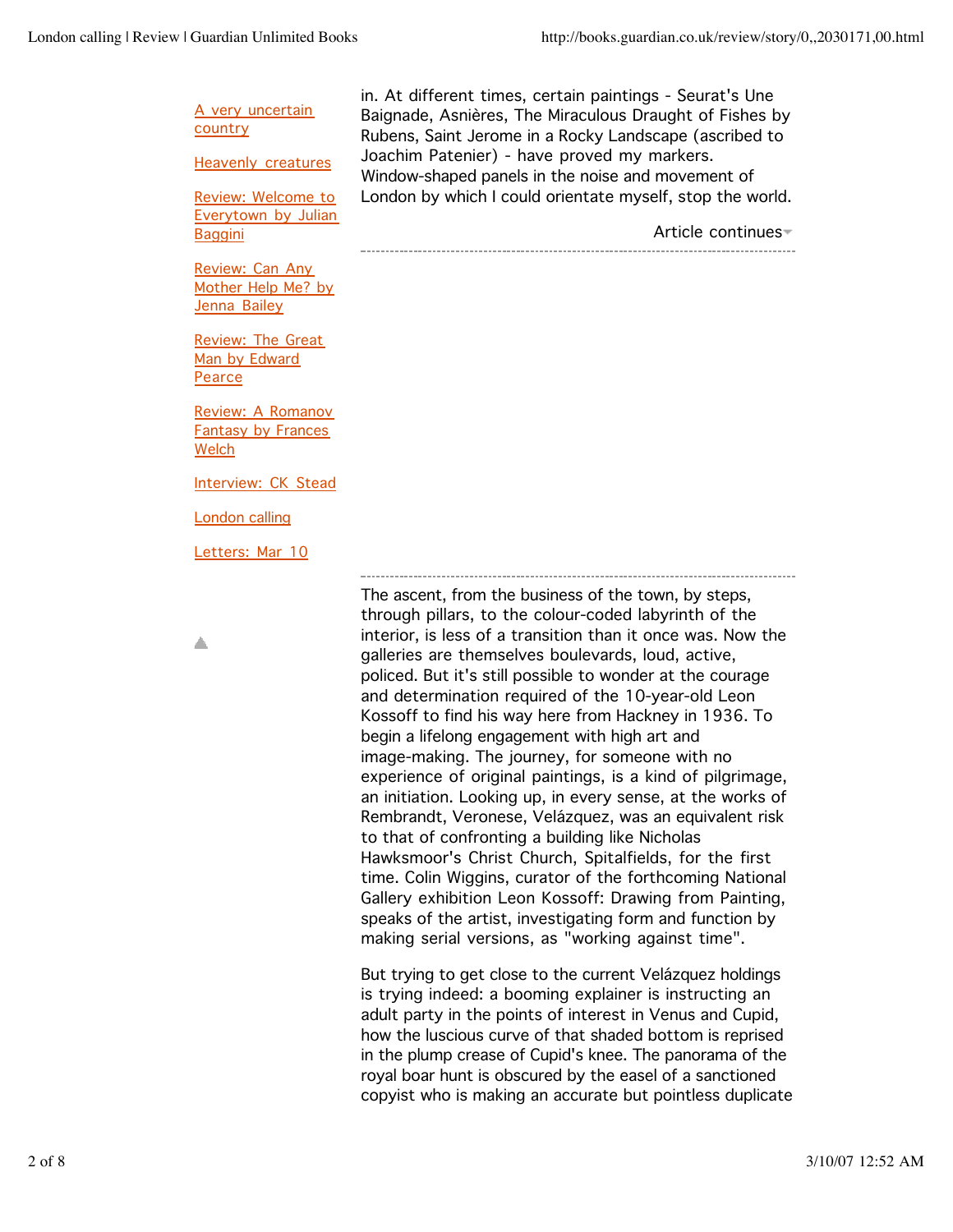of Don Adrián Pulido Pareja by Juan del Mazo. The elements are there, without the spirit; this permitted violation is all respect and no theft. This low-level reproduction is not what Kossoff does. Or ever did. Particular paintings, they could have been here for ever, possessed him: he had to reconstruct them, carry them home.

On a damp February morning, I returned to the National Gallery for a preview of the drawings Kossoff has made from works that belong in the great collections. I was to have met the artist, to undertake a short walk, in his company, down to the Embankment. Kossoff, so Colin Wiggins tells me, is a London scholar, immersed in necessary texts, a lover of Blake. But the painter has to cancel, he's unwell, confined to bed. The exposure of this National Gallery exhibition, selected from many thousands of drawings kept in his studio, is an anxious moment, subject to many revisions and hesitations. The difficulty, of showing private things up against paintings that have challenged his practice and absorbed his concentration for so many years, is extreme.

"He comes here at seven in the morning," Wiggins reported. "What time that entails getting up, heaven knows. He travels on the tube. He'll be left alone with the pictures, having specified the rooms to which he wants access." Carrying a large-scale sketchbook, a drawing board, the artist enters into a peculiar intimacy with the source work. His charcoal drawings, now framed, set against the wall, are marvels of intensity, internal weather. Reimagined, they appear to anticipate the originals to which they pay homage. A theatre of shapes, naked human bodies, arcane rituals, defining the space that contains them.

Kossoff's expeditions to the National Gallery, across London, up those steps, began with the memory of that childhood pilgrimage and continued into his student days: he was a constant visitor, a supplicant with an agenda. In the days when the painter, unrecognised, worked within public opening hours, his enthusiasm sometimes alarmed the security staff. "On more than one occasion," Wiggins said, "the porters intervened. When they see a man with a metal spike - Leon's dry-point tool - bearing down on a Rubens, they are trained to get hold of him. And charcoal makes a mess. We don't allow people to draw with charcoal in the galleries."

The drawings gathered for this new show demonstrate not only unsuspected affinities between artists, romantics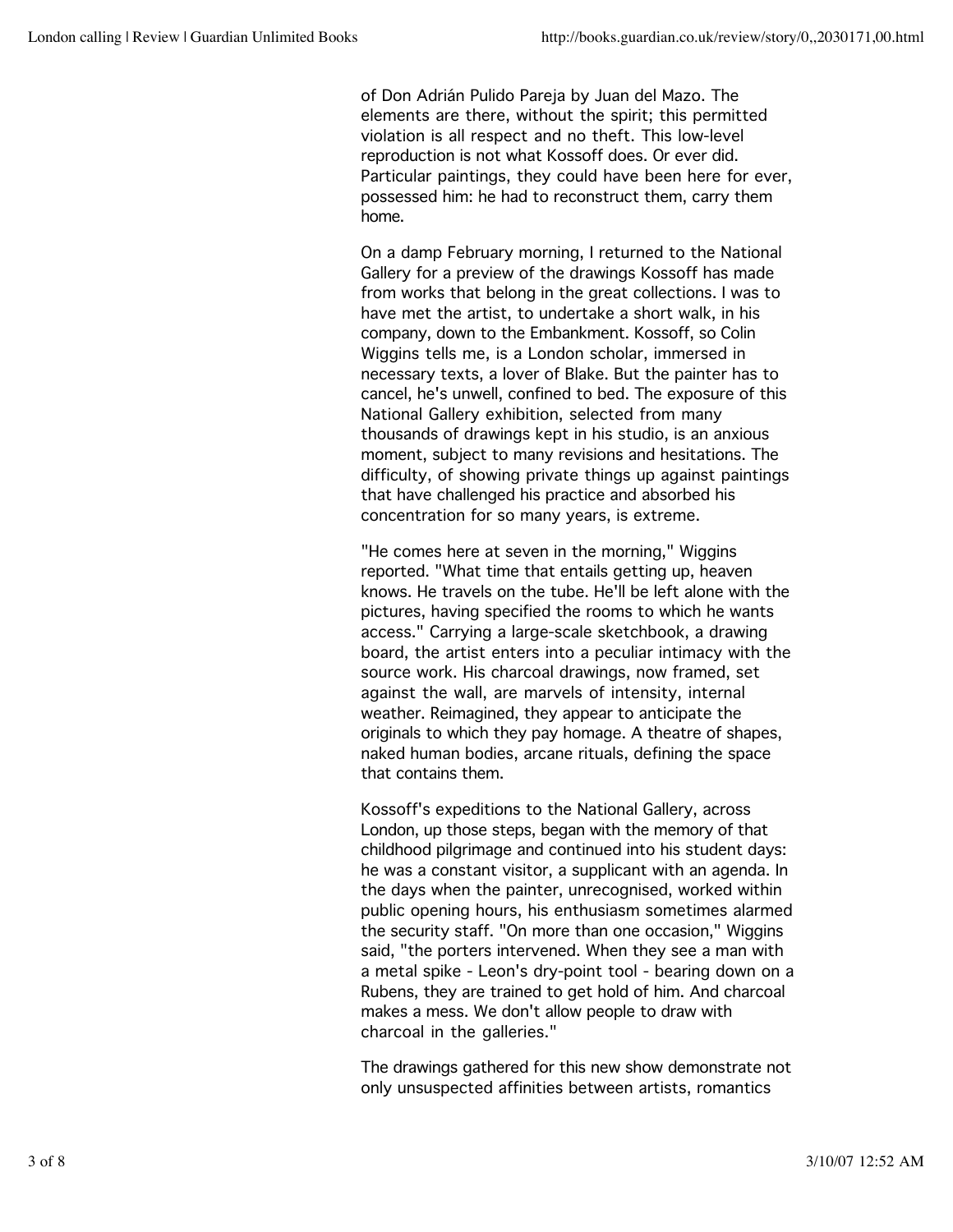and formalists, but the long history of how Kossoff educated himself in his affections. In the background of works by Poussin, such as The Rape of the Sabines and The Destruction and Sack of the Temple of Jerusalem, are pillared public buildings - which become metaphors for the architecture of Kossoff's London. Precursors of the formal grandeur of the National Gallery (which the boy from Hackney can penetrate) and Hawksmoor's Christ Church (which remains a forbidding presence, never to be entered).

As I wait in the room where the drawings have been brought, before they are carried upstairs to the exhibition space, the big Christ Church canvas is unwrapped. Protective sheets, like the coverings that flap against buildings under construction, are cut away to reveal a late masterwork, an epic occasion of paint and factored light and mass. Christ Church is a pivot, an overwhelming argument of elements rearing above the viewer. The work is made from on-site drawings, because every time Kossoff contemplates Hawksmoor's church is the first time. He is undertaking a form of parallel construction, rebuilding in pigment, against the unstoppable tide of development, the encroachment of capital, the icy facades of Bishopsgate and the City. Aestheticised money. But Kossoff refuses to be limited by the rhetoric of protest and sentimentalised heritage: of place or racial allegiance. He is a Jew painting a Christian temple, but he does not see himself as being, primarily, a painter of exile and loss. He celebrates. Christ Church, that monster of ambition and achieved conceit, is democratised in this seeing: a thing that is itself and nothing else.

It has been said, and Kossoff is happy to confirm it, that his subject is the city, London. London in a period of revision and redevelopment, more furious and impatient than at any time since the beginnings of the railways. Building sites, excavations, war damage: Kossoff's close attention confirms the reproduction of landscape as a form of portraiture. He grew up in Bethnal Green, Whitechapel and Hackney - his family worked as bakers - in territory where movement, tenement room to terraced house, to semi-detached suburban villa, was mandatory. Many of the largely Jewish population felt themselves more closely aligned, as the writer Emanuel Litvinoff has remarked, with eastern Europe than with the West End of London.

London consists of areas of recession (life behind closed doors, lace curtains) and portals that draw the eye into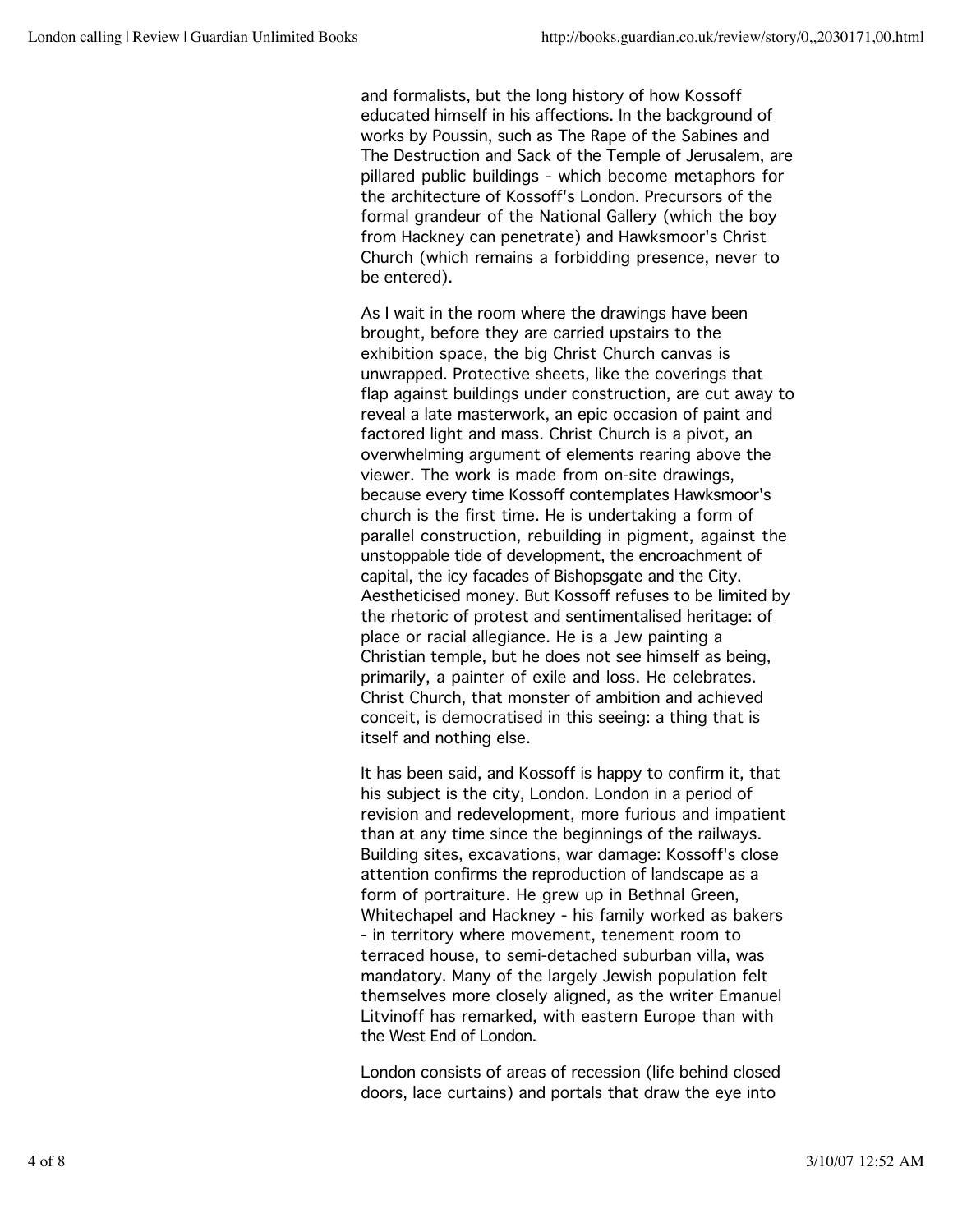the shadows of forbidden buildings. When Gilbert & George are photographed for a newspaper portrait by Herbie Knott, they are seated on the roof terrace of their Fournier Street house, alongside two nudging chimney pots. The tower of Christ Church is an accidental backdrop. Public and private have become so confused that there is no real distinction between them. Whispers of undisclosed selves are a Jekyll and Hyde game of secret corridors, covert entrances. Profiles, commissioned to promote major exhibitions, stress the astonishing fact that Gilbert & George have a life in the city. They walk, they ride on buses, they visit tailors. This is as important as the artefacts they contrive. And all the time their own collections grow, the objects in cupboards, the files, the archive. London is revealed through its signs and symbols: taxonomies of bird shit, piss puddles, graffiti (before the graffiti became the art). The art of Gilbert & George, scavenged from the performance of an accidental biography, aspires to the condition of the stained-glass window. Christ Church might feature, in one of the panels, but only as a confirmation of the beatitude of the men in matching suits, self-ordained saints of the city.

Kossoff's return to Spitalfields was of another order. He had lived here. His family had worked in these streets. The church was part of the topography of childhood, an anchor to memory. He begins a series of paintings that have been compared, in stature and achievement, with Monet's versions of Rouen cathedral. The favoured low-angle viewpoint, it has been suggested, represents a child's-eye view, a kind of arthritic nostalgia. It's nothing of the sort. It is the awe an artist feels, the recognition, of a structure that appears, illusion stacked on illusion, to have defeated time. The pyramidical steeple is foreshortened. The elegance of the head-on prospect, so beloved of developers that it is retained, as something glimpsed through a roof panel in the Milanese mall that replaces the old Spitalfields market, is never part of Kossoff's remit. The wonder of Christ Church is how so many contrary elements are held in balance. The way this vertiginous mass, with its curves, its sharp Egyptian angles, floats. The architectural writer Pierre de la Ruffinière Du Prey has a convincing explanation of the effect. Christ Church is a miracle of stacking: from the paganism of the Tuscan columns, there is a chronological ascent, through historical periods and systems of belief, to the steeple with its flamelike crockets.

Kossoff puts his church under enormous pressure; it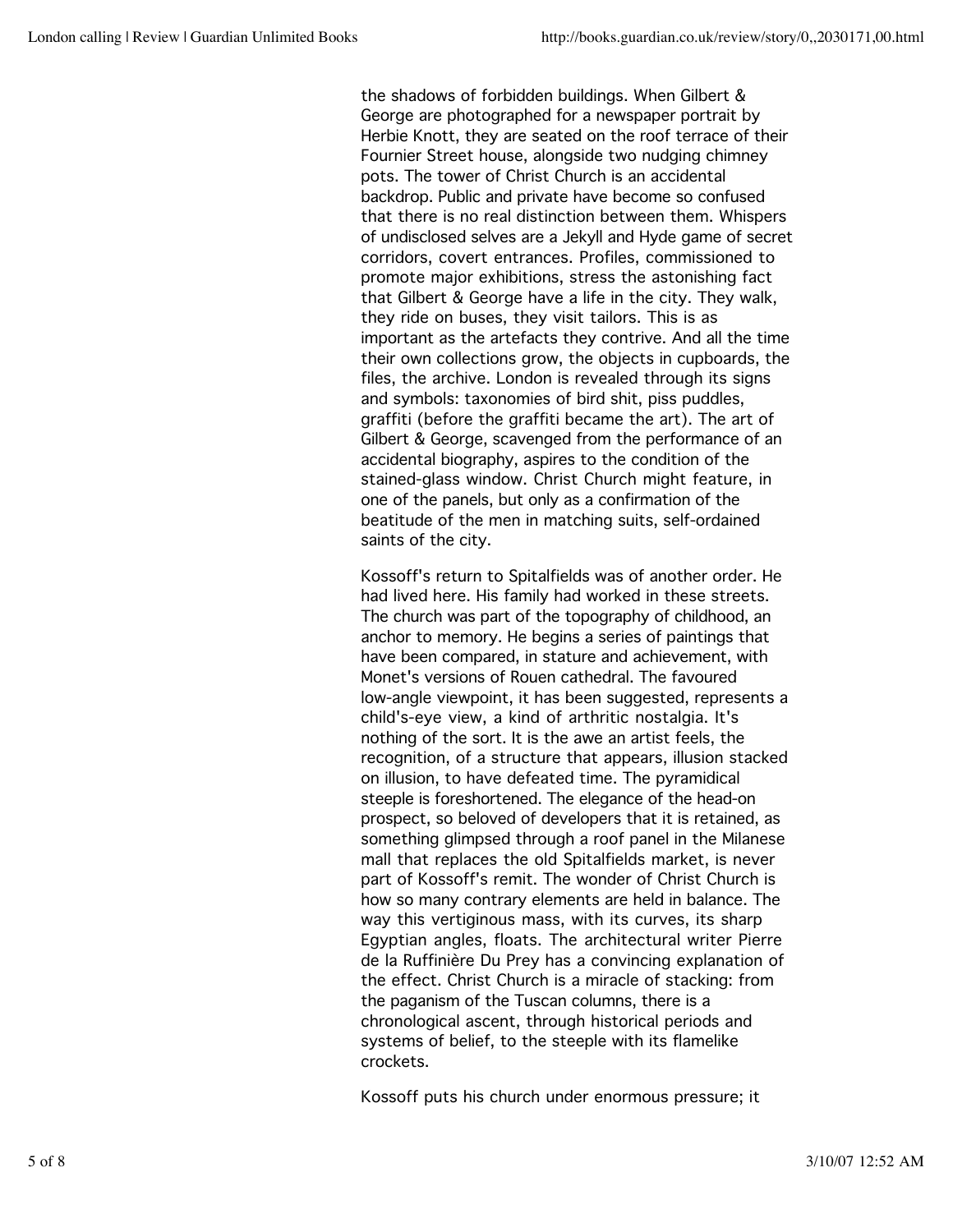folds back into discriminations of sticky grey and pearl-white. Paint alchemised from pigeon droppings, egg shells, lost libraries and London afternoons when the sun never breaks through the cloud mantle. The mass of this amputated form, with its Portland stone blocks, is a sanctified space that Kossoff chooses not to enter. The child viewer, still alive in the elderly man, stands on the pavement: acknowledging the power of place through the scuttling presence of lowlife characters, vagrants, alcoholics. The invisibles who choose to remain within the force field of a structure that resists the blandishments of present time.

The National Gallery is another forbidding edifice. But now the painter, status assured, is permitted, even encouraged, to explore its interior spaces. The breathtaking accumulation of treasures. So begins the "slow emergence" of what Wiggins calls a "long and deep familiarity". The process of copying, re-making, of drawing from originals, is an important aspect of Kossoff's practice. The thirst for intimacy with masterworks, bunched together, curated, offered to a discriminating public, is almost erotic. The versions can be carried home, as warped prompts, to form a secondary exhibition: as they are arranged in the painter's studio. He can observe, without pressure, how these new-old things react, one against the next. Everything is in flux, with the drawings as a record, a significant catalogue of influences. Everything begins with the memory of that first confrontation, in the National Gallery, with Rembrandt's A Woman Bathing in a Stream

Status assured, honoured at the Venice Biennale, Kossoff is given access to the galleries at times when the general public are excluded. This, I feel, is one of the privileges of the city. It is part of the mythology of a figure such as Lucian Freud, that he is able to stalk the National Gallery, a skeleton security staff for company; the distant hum of floor-waxing machines and vacuum cleaners. Critics, promoters and sponsors get their turn, mingling with their own kind, at allocated hours - before the ticket-purchasers are let in. But it is only the established artists of the moment who are allowed, as it suits them, to make their pact with images that challenge and inspire every atom of their vision.

But Kossoff's reimagined Spanish dwarfs are not the dwarfs of Velázquez; the Spanishness has been leached out, the chill of pride, the naked confrontation, the cruelty. Kossoff's figures bulk the frame, dispense with landscape. The respect with which the London artist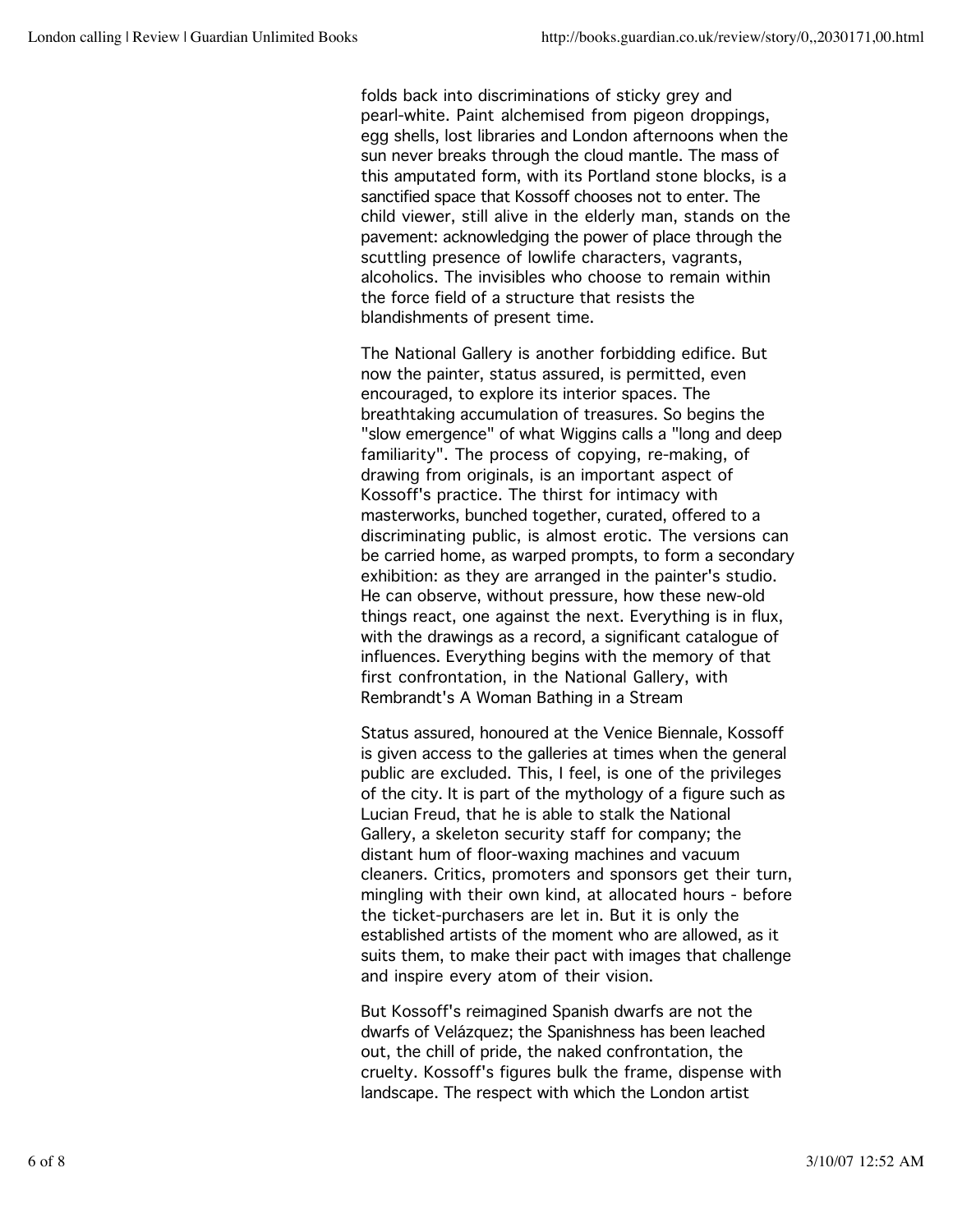makes his approach is activated by his ability to recognise what can be adapted, subverted. Supposed classicists such as Poussin, with his immaculate apparatus of design and reference, can be granted the physical weight and incipient violence of early Cézanne. By observation, close study, Kossoff rescues certain paintings from the fix of time: they are made new, in a furious thatch of disputing marks and lines. In a culture of duplicates, calendars, mugs, digitised reproductions, Kossoff's drawings are always fresh and inspirational.

During the second world war, many of the paintings from the National Gallery were removed for safekeeping to the slate quarries of Blaenau Ffestiniog. But some of the greatest treasures, one at a time, were returned to London. To take their chances like the rest of us. A single masterwork could stand for all the others and sustain a wearied and battered population. Kossoff's Christ Church, in this exhibition, is of that order. A large truth in a mendacious era. When Kossoff saw the work, placed in the gallery, his knees buckled. His earlier hesitations about the show were set aside. "It's all right," he said.

· Leon Kossoff: Drawing from Painting is at the National Gallery, London WC2, from Wednesday until July 1. Details: 020-7747 2885

## Advertiser links

Online Mortgage Loans - EZ, Fast, Secure Real Estate Loans in California. lowratesonline.net

EAS 3-Day Get Lean Plan

Great Tips on a Healthy, Flexible Diet. EAS-Fuel Your...

Walmart.com

## Cheap Laptops

Find Your Cheap Laptops and More Here. bluebarnusa.com

fine wine I card credit I broadband internet I book write I broadband uk

Printable version I Send it to a friend I Save story